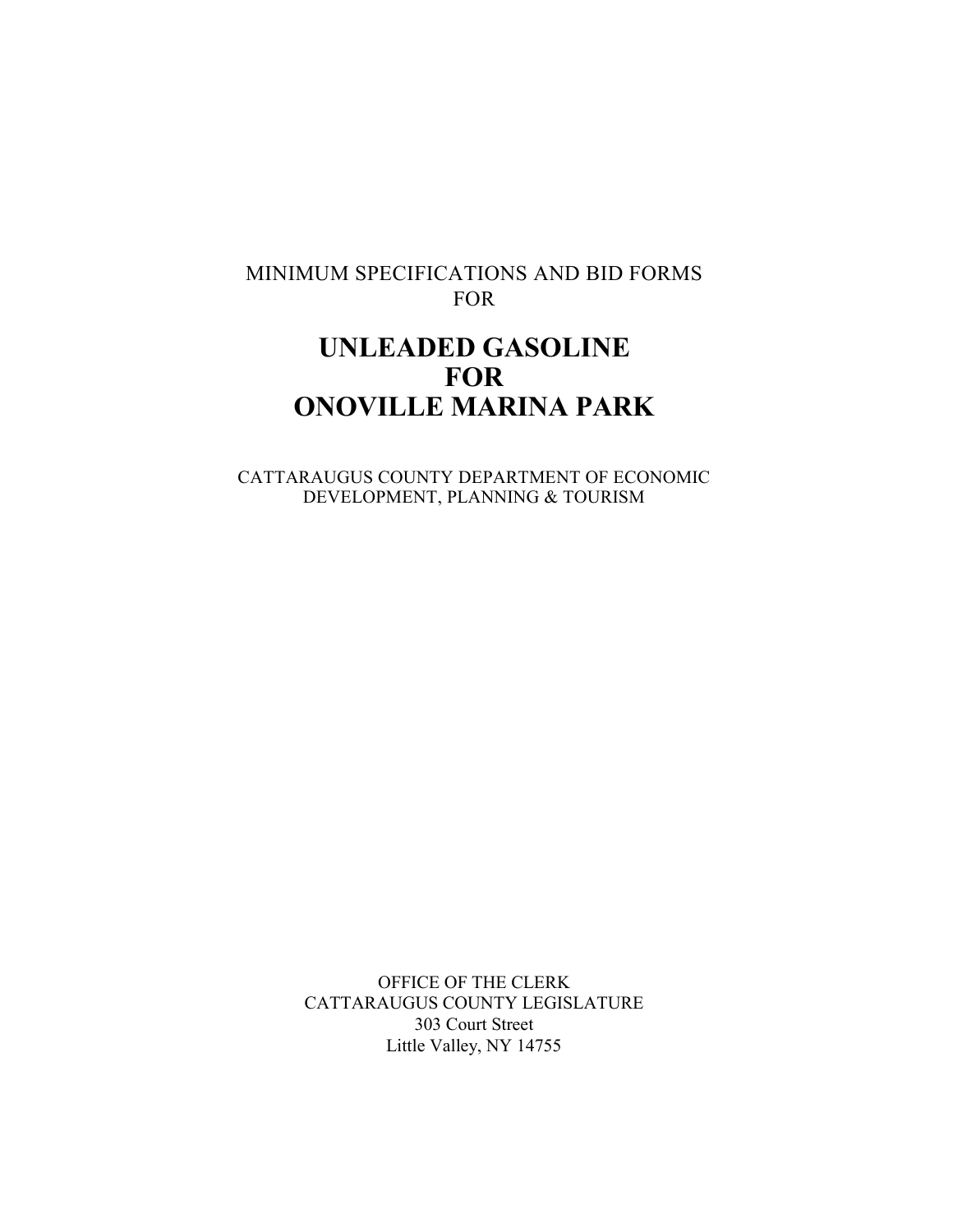# TABLE OF CONTENTS

# PAGE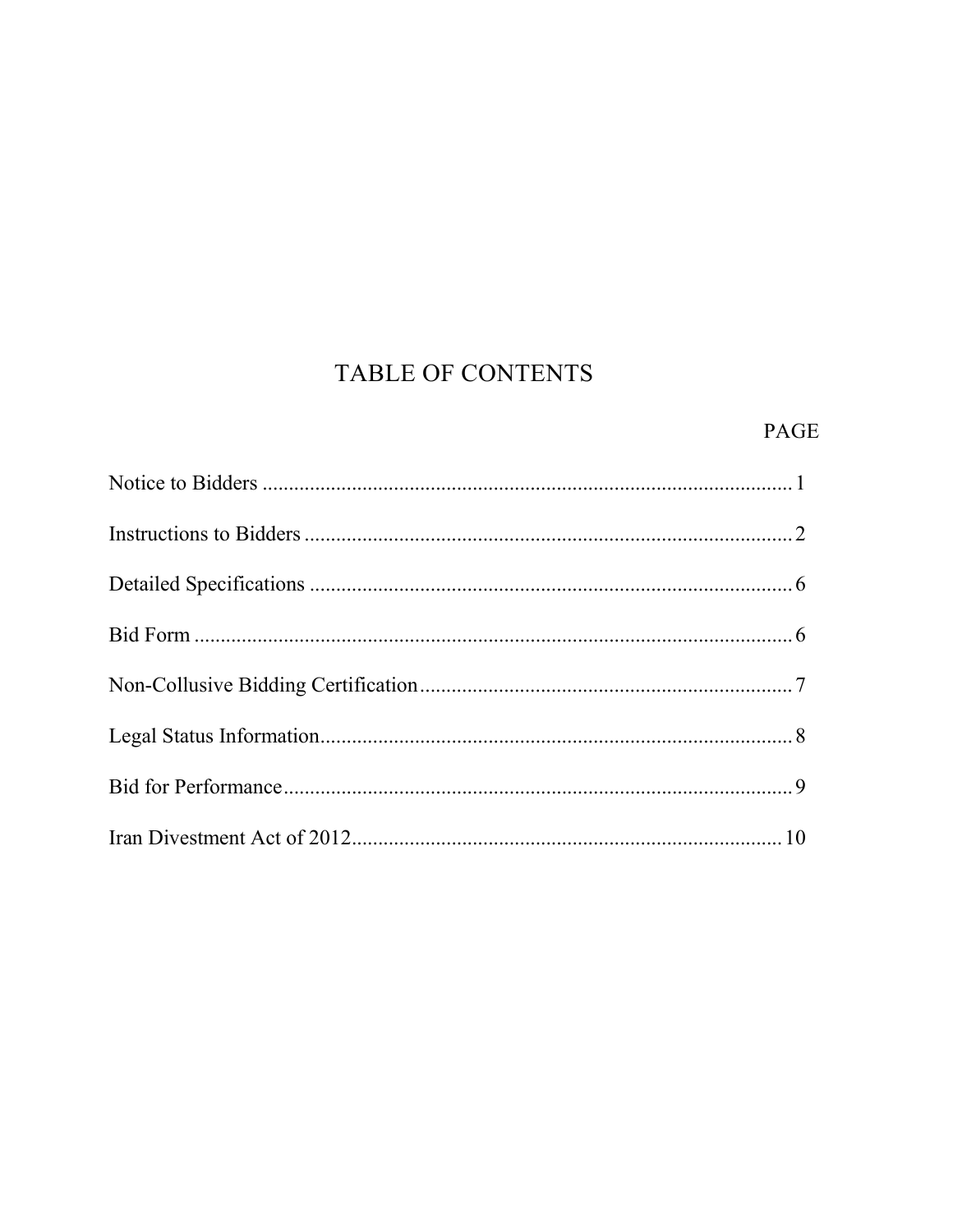# **Cattaraugus County Department of Economic Development, Planning & Tourism**

**Crystal J. Abers, Director**

## ADVERTISEMENT FOR BIDS

Sealed bids for the purchase of certain materials, equipment, and/or services, for the Cattaraugus County Department of Economic Development, Planning & Tourism, according to specifications, will be received by the undersigned, at the County Center, 303 Court Street, Little Valley, New York, until **Monday, February 7, 2022 at 1:45 P.M.** after which they will be publicly opened at 2:00 P.M. (at the *same location*), by the undersigned, under the direction of the Development & Ag Committee of the Cattaraugus County Legislature. Each bid, at the time it is received, will be stamped showing date and time of receipt.

**ALL BIDS MUST BE SEALED AND CLEARLY** MARKED:

Any bid not clearly marked will not be considered.

# **Unleaded Gasoline for Onoville Marina Park**

All bids must be sent or delivered to Clerk of the Legislature, 303 Court Street, Little Valley, NY 14755. Attention Lori Pangborn.

Electronic copies of the proposed Contract Documents, Plans, Specifications and Instructions to Bidders may be secured online at **www.cattco.org/bid-request**. For more information please contact Crystal Abers at 938-2310 or **[cabers@cattco.org](mailto:cabers@cattco.org)**.

All bids received are subject to all federal and state controls concerning any such equipment. All bids must be accompanied by a NON-COLLUSIVE BIDDING CERTIFICATE. Any bid submitted without such certification will not be accepted. Any bid not meeting ALL specifications will not be considered.

The County Legislature reserves the right to reject any or all bids, to waive any informalities, and to accept the lowest responsible bid.

> John Searles County Administrator County Center - 303 Court Street Little Valley, New York 14755

*Naturally Yours*

anted Mountains

Cattaraugus County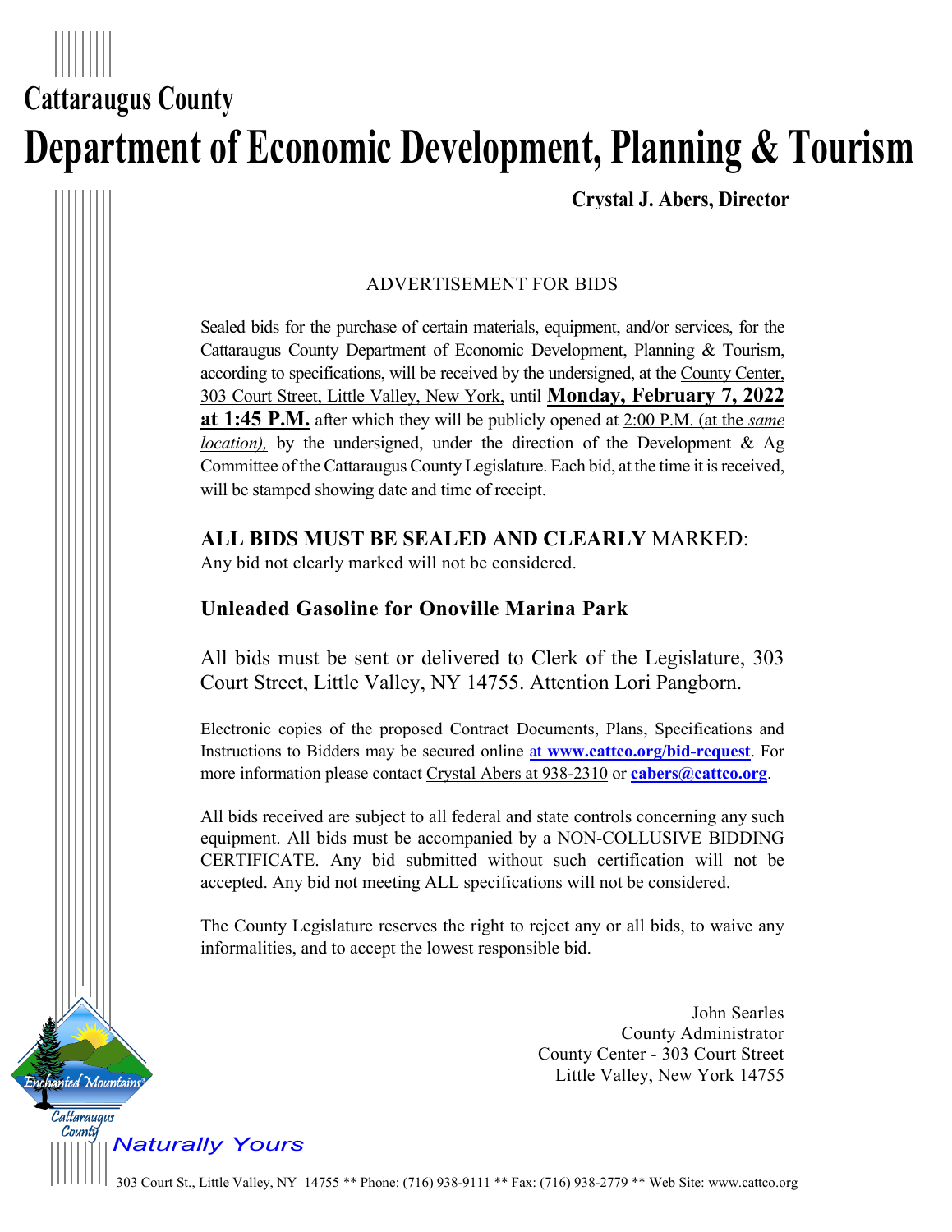#### 1. BID FORM

Bid shall be submitted on these Cattaraugus County bid forms or bid will not be considered. Bid must be typed or printed in ink. Original autograph signatures in ink are required. Facsimile or rubber stamp signatures will not be accepted. All blanks must be filled in with required information or, if a bid item, the designation NB (no bid).

#### 2. CHANGES

Any change in wording or interlineation by a bidder of the inquiry as published by Cattaraugus County shall be reason to reject the proposal of such bidder, or in the event that such change in the Invitation to Bid is not discovered prior to entering into a contract, to void any contract entered into pursuant to such bid.

#### 3. INFORMALITIES

The County may consider informal any bid not prepared and submitted in accordance with the provisions hereof and may waive any informalities or reject any and all bids. The contract award will be made to the responsible bidder submitting the lowest acceptable bid. Conditional bids will not be accepted.

#### 4. BID TIME

Any bid may be withdrawn prior to the above scheduled time for the opening of bids, or authorized postponement thereof. Any bid received after the time specified shall not be considered.

#### 5. INVESTIGATIONS

The County may make such investigations as it deems necessary to determine the ability of the bidder to perform the work, and the bidder shall furnish to the County all such information and data for this purpose as the County may request. The County reserves the right to reject any bid if the evidence submitted by, or investigation of, such bidder fails to satisfy the County that such bidder is properly qualified to carry out the obligations of the contract and to complete the work contemplated therein.

#### 6. BID ENVELOPE

Each bid must be submitted in a sealed envelope clearly marked as to contents therein, bearing on the outside the name and address of the bidder. If sent by mail, the sealed envelope containing the bid must be enclosed in another envelope labeled as specified.

#### 7. NON-COLLUSIVE CERTIFICATION

Non-collusive bidding certification shall be made by each bidder in the form provided and shall be submitted as a part of the bid. Bids submitted without non-collusive bidding certification will be considered irregular and may be rejected by the County.

#### 8. CONTRACT AWARD

Contract(s) or purchase order(s) will be awarded after due consideration of the suitability of goods and/or services bid to satisfy these specifications, the total cost of such goods and/or services including all cost elements, and the timeliness of the agreed delivery date.

#### 9. REFERENCES

A list of references for whom the bidder has done work in the past must accompany the bid. If a bidder cannot provide a list of references, including at least one reference located in Western New York, the County reserves the right to require a performance bond in an amount to be determined by the Public Works Committee in a format acceptable to the County Attorney. The cost of such bond shall be absorbed by the bidder.

#### 10. EXECUTORY CLAUSE

This executory clause shall be a part of any agreement entered into pursuant to this bid:

It is understood by the parties that this agreement shall be executory only to the extent of the monies available to the County of Cattaraugus and appropriated therefor, and no liability on account thereof shall be incurred by the County beyond the monies available and appropriated for the purpose thereof.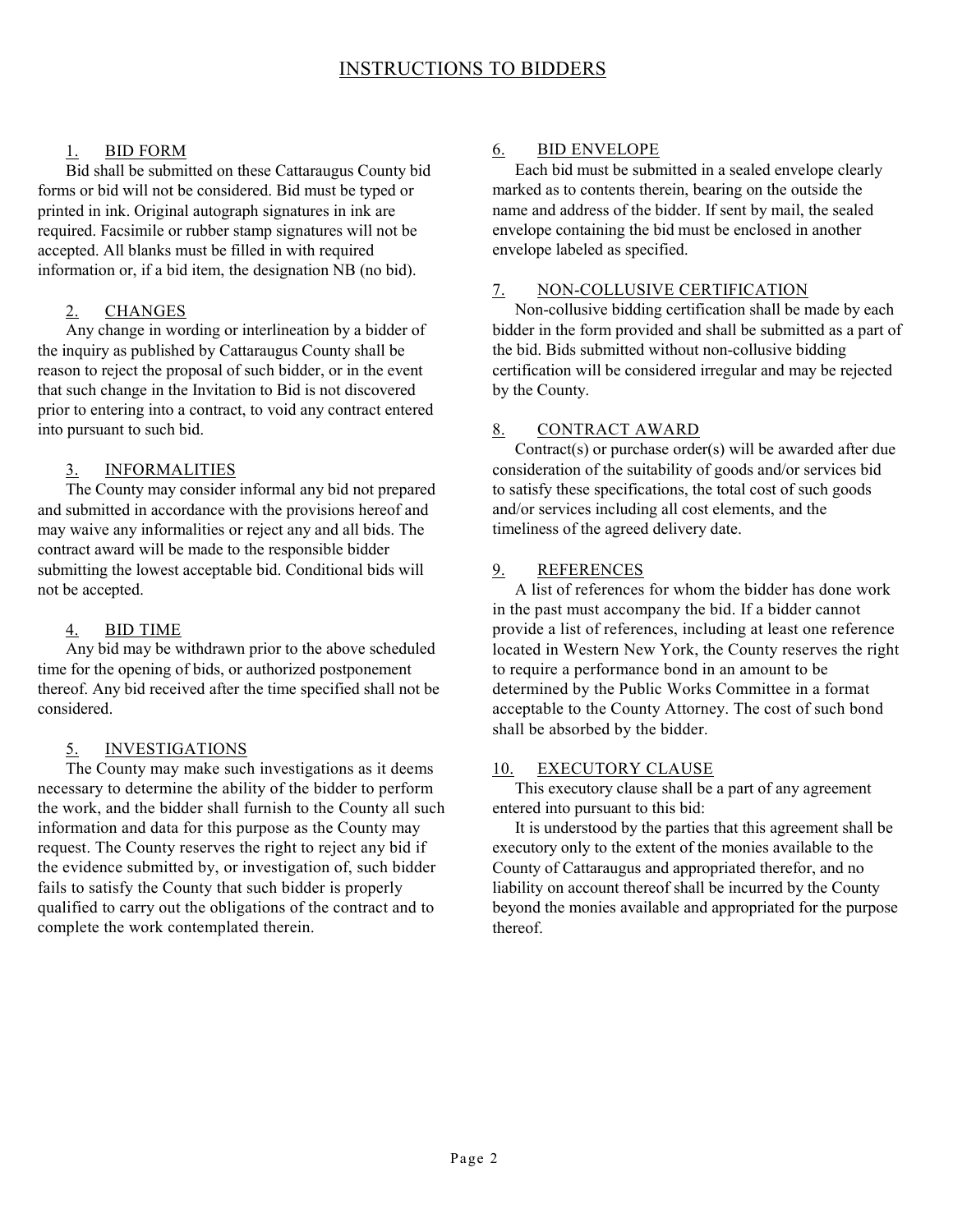#### 11. DELIVERY SCHEDULE

Failure to meet delivery schedule as per accepted bid may result in legal action by Cattaraugus County to recover damages.

#### 12. PRICES

Prices shall be quoted F.O.B. destination delivered, or otherwise specified in the specifications. "Tailgate delivery" will not be accepted unless specified by the County.

#### 13. TRANSPORTATION CHARGES

Collect transportation charges will not be paid by the County. All freight, cartage, rigging, postage or other transportation charges shall be prepaid, unless otherwise stated in the Detailed Specifications herein.

#### 14. TAXES

No taxes are to be billed to the County. Bid shall not include any Federal, State, or local excise, sales, transportation, or other tax unless Federal or State law specifically levies such tax on purchases made by a political subdivision. Any applicable taxes from which the County is not exempt shall be listed separately as cost elements, and added into the total net bid.

#### 15. COMPLIANCE WITH LAWS

The successful bidder shall comply with all laws, rules, regulations and ordinances of the Federal Government, the State of New York and any other political subdivision or regulatory body which may apply to its performance under this contract.

HAZARD COMMUNICATION. In complying with the above laws, rules and regulations, and pursuant to 12 NYCRR Part 820 and Section 876 of the Labor Law, it is the responsibility of the County to provide the successful bidder with the following information:

- (a) the safety data sheets (SDS) for any hazardous chemicals to which employees may be exposed will be made available,
- (b) the telephone numbers of plant personnel who are to be contacted in the event of a chemical spill or accident, and,
- (c) emergency procedures in the event of a fire or spill.

SAFETY DATA SHEETS. The successful bidder shall be responsible for the provision of the SDSs to the County prior to introducing hazardous materials onto the site, assuring compliance before work is started, and disseminating any information to County employees concerning significant chemical hazards that the successful bidder is bringing to the County's workplace. The SDSs will be obtained from the successful bidder for all hazardous materials prior to bringing the materials on the site. These SDSs will be maintained by the County as long as those materials are present. It is the responsibility of the successful bidder to train its own employees.

#### 16. DISCRIMINATION

The successful bidder agrees:

- (d) that in the hiring of employees for the performance of work under this contract or any subcontract hereunder, no contractor, subcontractor, nor any person acting on behalf of such contractor or subcontractor, shall by reason of race, creed, color, sex or national origin discriminate against any citizen of the State of New York who is qualified and available to perform the work to which the employment relates;
- (e) that no contractor, subcontractor, nor any person on his behalf shall, in any manner, discriminate against or intimidate any employee hired for the performance of work under this contract on account of race, creed, color, sex or national origin;
- (f) that there may be deducted from the amount payable to the contractor by Cattaraugus County under this contract a penalty of fifty dollars for each person for each calendar day during which such person was discriminated against or intimidated in violation of the provisions of the contract;
- (g) that this contract may be canceled or terminated by Cattaraugus County and all monies due or to become due hereunder may be forfeited, for a second or any subsequent violation of the terms or conditions of this section of the contract; and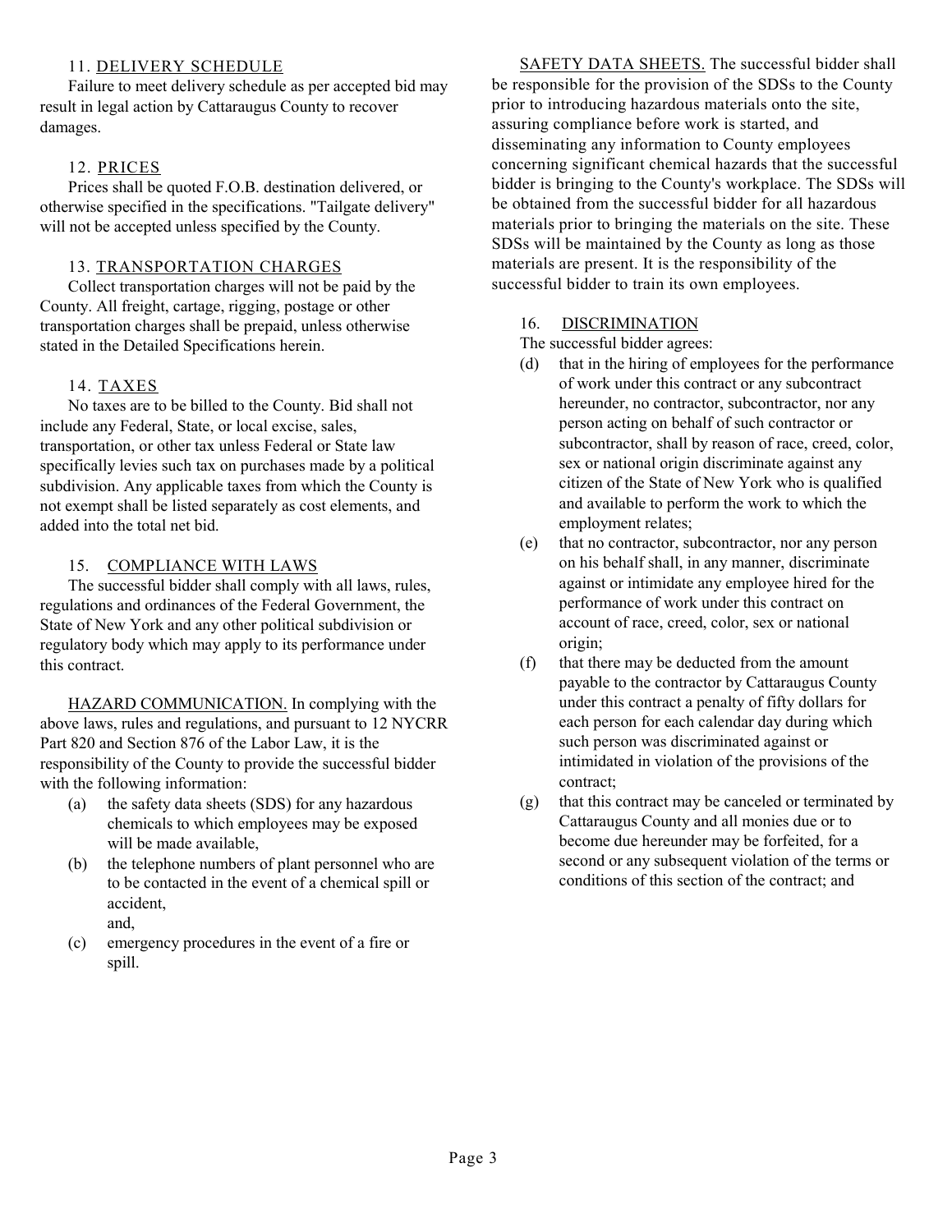- (e) the aforesaid provisions of this section covering every contract for or on behalf of Cattaraugus County for the manufacture, sale or distribution of materials, equipment or supplies shall be limited to operations performed within the territorial limits of the State of New York.
- (N.Y. State Labor Law Article 8 Section 220-e)

#### 17. CONTRACT ASSIGNMENTS

The bidder shall not assign, transfer, sublet, or otherwise dispose of this contract, or of its right, title or interest in the contract, or its power to execute the same, to any other person or corporation without the previous consent, in writing, of the Chairman of the Cattaraugus County Legislature.

#### 18. CASH DISCOUNT

Any cash discount which is a part of a bid will be considered as a reduction in the bid prices in determining the award of the bid. Date of invoice must not precede date of delivery. The County policy is to pay all claims in a timely manner within the specified time. However, if for some reason payment is delayed, the County will take the discount when payment is made. If this is unsatisfactory, please quote net. The County will not pay any interest charges.

#### 19. MANUFACTURERS

Where required on an individual bid sheet, the bidder must specify the trade name of the material on which the price is quoted.

#### 20. ALTERNATE MANUFACTURERS

Bid offering material other than that of specified manufacturer or trade name will be considered unless stated otherwise. The use of the name of a particular manufacturer, trade name, or brand in describing an item does not restrict a bidder to that manufacturer or specific article. However, the substituted article on which a proposal is submitted must be of such character or quality that it would serve the purpose for which it is to be used equally as well as the manufacturer or brand specified. Proposals will be accepted in accordance with specifications on file or approved equal.

#### 21. ALTERNATE ITEMS

If material or services other than those specified in this bid document are offered, the bidder must so state and furnish at the time of bid opening, if so requested, and as part of his bid the following information in duplicate:

- (a) Complete description of the item offered, and detailed explanation of the differences between the item specified and the item offered. If, in the opinion of the Department Head, sufficient detail is not presented as a part of the sealed bid to permit definite evaluation of any substitute item, the bid will not be considered.
- (b) Descriptive literature of item offered, for evaluation.
- (c) List of installations in Cattaraugus County of the item offered.
- (d) List of other installations.

#### 22. ADDITIONAL INFORMATION

Any additional information which bidder desires to add to the bid shall be written on a separate sheet of paper, attached to, and submitted with, the formal sealed bid, to be read at the formal opening.

#### 23. WORKMANSHIP

Workmanship must meet with the approval of the department head or heads involved, and shall be first class in every respect without exception and shall be equal to the best modern practices. Materials furnished are to be new and unused. All materials furnished or work performed are to be guaranteed free from defects. Anything found defective or not meeting specifications, no matter in what state of completion may be rejected and shall be made good by the bidder at his own expense.

#### 24. HOLD HARMLESS

The successful bidder to whom the bid is awarded shall indemnify and hold harmless Cattaraugus County and its agents and employees from and against all claims, damages, losses or causes of action arising out of or resulting from such vendor's performance pursuant to this bid.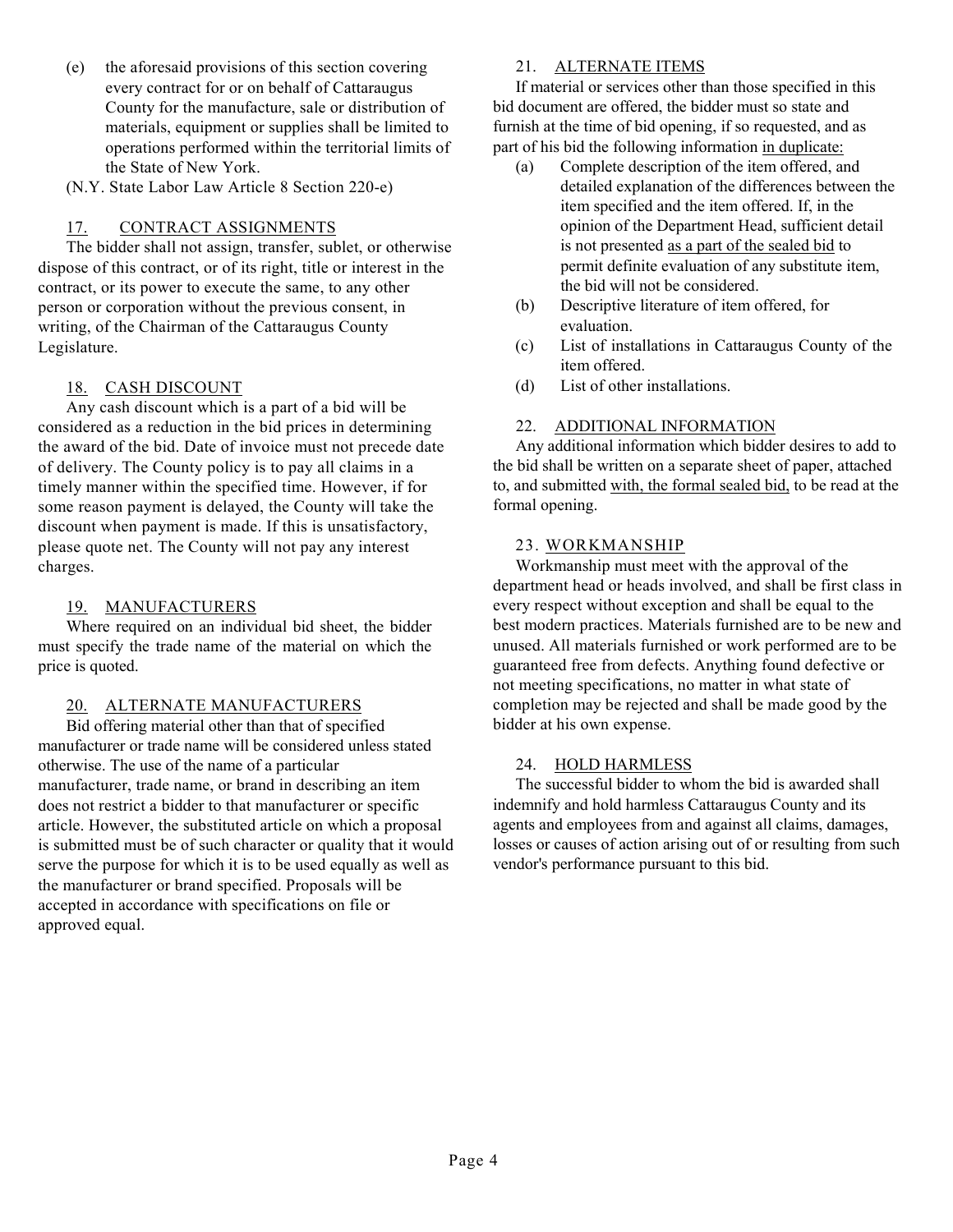#### 25. BID VALIDITY

This bid is firm and irrevocable for a period of 45 days from the date and time of the bid opening. If a contract is not awarded within the 45 day period, a bidder to whom the bid has not been awarded may withdraw his bid by serving written notice of his intention to do so upon the Clerk of the County Legislature. Upon withdrawal of the bid pursuant to this paragraph, the County will forthwith return the bidder's security deposit.

#### 26. CONTRACT INTEREST

No official, or employee of the County, who is authorized in such capacity, and on behalf of the County, to negotiate, make, accept or approve or to take part in negotiating, making, accepting, or approving this contract shall become directly or indirectly interested personally in this contract or in any part hereof. No officer or employee of, or for the County, who is authorized in such capacity, and on behalf of the County, to exercise any supervisory, administrative, or other function, in connection with this contract, shall become directly or indirectly interested personally in this contract or in any part hereof.

#### 27. OTHER CUSTOMERS

Prices charged to Cattaraugus County are to be no higher than those offered to any other governmental or commercial consumer. If a bidder has a New York State or a Federal GSA contract for any of the items covered in this bid or any similar items, he shall so indicate that he has said contract on these bid papers and supply a copy of this contract within 5 days if so requested by the County.

#### 28. PRICE IS FIRM

The unit prices bid shall remain firm, and any other charges bid shall also remain firm, for delivery of the equipment, material, work, or services described in this bid with the exception of the asphalt, aluminum, diesel fuel, kerosene, propane gas and gasoline bids, which are permitted escalator prices in accordance with the detailed specifications for those products. No cost increase shall be charged for any reason whatsoever.

#### 29. BIDDER AFFIRMATION

In executing this bid, the bidder affirms that all of the requirements of the specifications are understood and accepted by the bidder, and that the prices quoted include all required materials and services. The undersigned has checked all of the bid figures, and understands that the County will not be responsible for any errors or omissions on the part of the undersigned in preparing this bid. Mistakes or errors in the estimates, calculations or preparation of the bid shall not be grounds for the

withdrawal or correction of the bid or bid security. In case of error in extension of prices in the bid, the unit price will govern.

#### 30. STATE CONTRACTS:

The County reserves the right to purchase the commodity being bid, from State Contract when it is most beneficial to the County to do so.

#### 31. LITIGATION:

In the event any litigation shall arise from this contract, the laws of the State of New York shall control any litigation, regardless of which party shall institute such action.

#### 32. MUNICIPAL EXTENSION:

The contract if awarded will be to the lowest responsive/responsible bidder(s) in part or in whole who meet(s) all the terms of the specifications. The County guarantees no minimum or maximum purchases or contracts as a result of award of this bid. Cattaraugus County reserves the right to allow all municipal and not for profit organizations authorized under the General Municipal Laws of the State of New York, to purchase any goods (materials and equipment) and/or services awarded as a result of this bid in accordance with the latest amendments to NYS GML 100 through 104 and County Law Section 408-a. However, it is understood that the extension of such contracts are at the discretion of the vendor and the vendor is only bound to the contract between Cattaraugus County and the vendor.

#### 33. ALTERNATE SOURCE:

Where a New York State bid or a bid from another municipality results in an award for an item herein at a total price which is more favorable than that of the bidder to whom an award is made herein, and such price is available to County, County reserves the right to purchase from the State bid or from such other, alternate bid, notwithstanding its award to the lowest responsible bidder herein, after offering the County bid awardee an opportunity to meet or better the item price.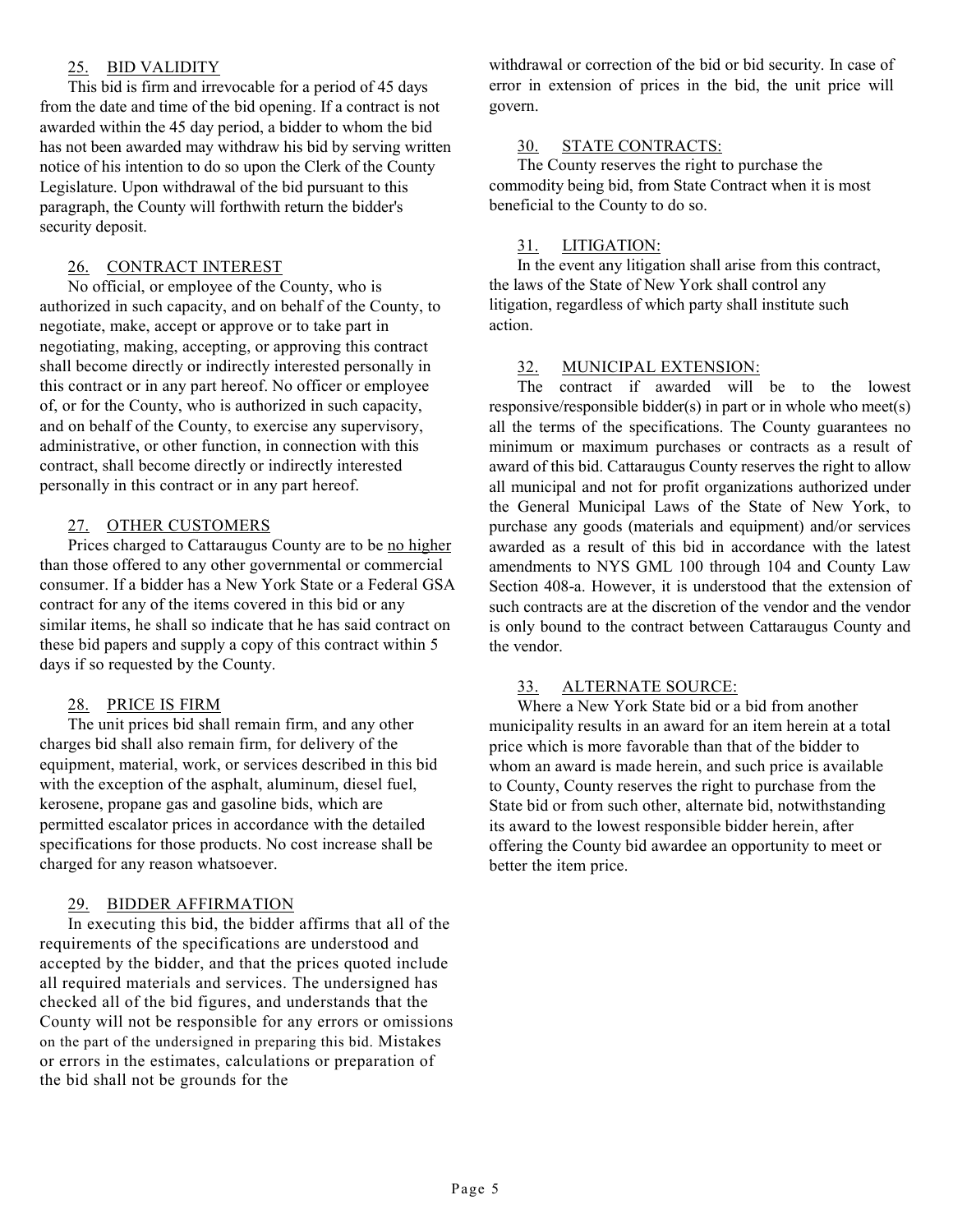#### CATTARAUGUS COUNTY DEPARTMENT ECONOMIC DEVELOPMENT, PLANNING & TOURISM

ONOVILLE MARINA PARK

#### Specifications and Bid Sheet UNLEADED GASOLINE **(Without Ethanol)**

Chairman Dev & Ag Committee Cattaraugus County Center

303 Court Street Little Valley, NY 14755

Gentlemen:

We propose to furnish REGULAR OR PREMIUM UNLEADED GASOLINE (without ethanol) FOR RESALE in accordance with your specifications. THE COUNTY RESERVES THE RIGHT TO CHOOSE THE GRADE OF ETHANOL FREE GASOLINE THAT BEST MEETS THE COUNTY'S NEEDS.<br>1. Length of

- 1. Length of contract January 1, 2022, to December 31, 2022.<br>2 Ouantities are indefinite and orders may be placed at any time
- 2 Quantities are indefinite and orders may be placed at any time during contract term.<br>3. Gasoline will be placed, by company, in a 12,000 gal, underground tank.
- 3. Gasoline will be placed, by company, in a  $12,000$  gal. underground tank.<br>4 Failure to make prompt delivery of materials shall be deemed sufficient c
- 4 Failure to make prompt delivery of materials shall be deemed sufficient cause for cancelling contract.<br>5. The contract price will be adjusted during the term of the contract to reflect only an increase or decrease
- The contract price will be adjusted during the term of the contract to reflect only an increase or decrease in the average of the rack prices of the Company's suppliers, as calculated on a daily basis. The County will NOT PAY additional service or delivery charges such as "FUEL SUR-CHARGES".
- 6. Weekly, the County shall receive a computer printout from the Company, which shall show the amount of increase, decrease or no-change in the average of the rack prices.

#### **PRICE:** Price for **91 OCTANE UNLEADED** "ETHANOL FREE" gas is to be calculated by using the **RACK PRICE PUBLISHED** in "OPIS PADD 1 REPORT" "OPIS Conventional Gross Clear" Listing, "OPIS RACK AVERAGE PRICE" on THURSDAY, 2/3/2022 and add Firm Differential, Differential to remain constant for contract period. Price of gas will fluctuate (up/down) according to the market (OPIS Rack Average Price). Gasoline to be delivered to Onoville Marina, 704 W. Perimeter Road, Steamburg, NY 14783.

## PRICE IS TO **INCLUDE** TAXES. THIS GASOLINE IS FOR **RESALE** to general public.

Indicate which "OPIS" market location you are obtaining your gasoline from and "OPIS Rack Average Price" from.

Buffalo, NY Market Warren, PA Market Other (Indicate Market)

*The County request that a copy of the published "OPIS" Average Rack Price (as listed above) for your market be included with your bid, for the date indicated above.* This can be a photocopy from publication or a computer printout. Please circle or highlight the price being used. The date listed above must also be part of the print out.

## PAYMENT: THE COUNTY'S PREFERRED METHOD OF PAYMENT IS BY *"CREDIT CARD".* WILL YOU, THE VENDOR, ACCEPT CREDIT CARD PAYMENT?

YES: NO: REFER QUESTIONS OF PAYMENT TO THE TREASURER'S OFFICE 938-9111.

#### **"ETHANOL FREE" UNLEADED GAS:**

|                           | "91 Octane" |      |
|---------------------------|-------------|------|
| Rack price on above date: | \$          | /GAL |
| Firm Differential:        | S.          | /GAL |
| Total Taxes:              | \$          | /GAL |
| TOTAL:                    | S           | /GAL |

| <b>NAME OF FIRM</b> |                                                        |
|---------------------|--------------------------------------------------------|
| <b>ADDRESS</b>      |                                                        |
| <b>SIGNATURE</b>    | PRINT/TYPE NAME                                        |
|                     |                                                        |
| <b>DATE</b>         | PHONE NUMBER                                           |
|                     | IF PAYMENT IS TO BE MADE TO OTHER THAN THE ABOVE NAMED |

IF PAYMENT IS TO BE MADE TO OTHER THAN THE ABOVE NAMED COMPANY PLEASE FILL IN COMPANY NAME AND ADDRESS HERE.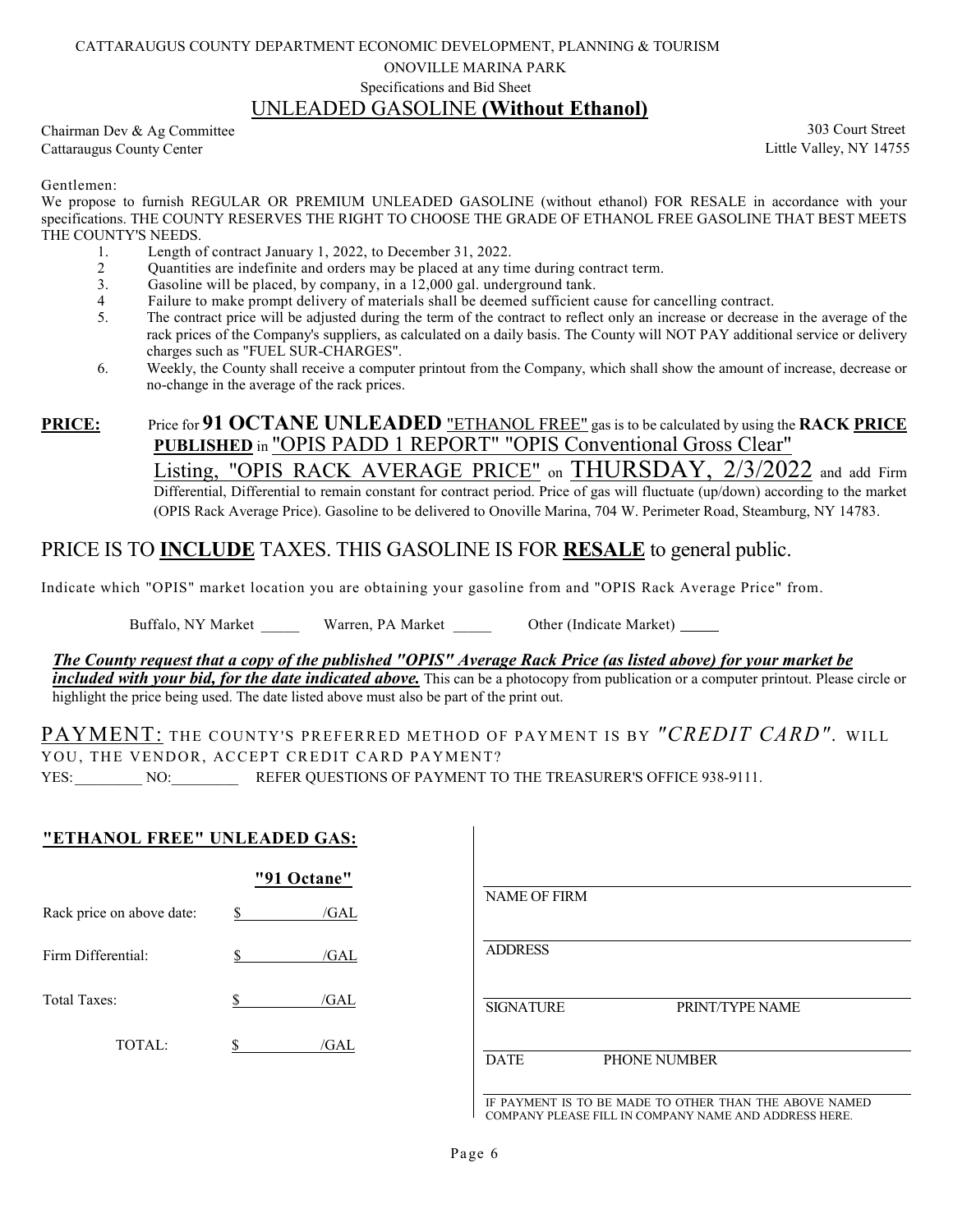The following statement must be subscribed by the bidder and affirmed by such bidder as true, under the penalties of perjury.

Pursuant to Section 103-d of the General Municipal Law.

#### **NON-COLLUSIVE BIDDING CERTIFICATION**

By submission of this bid, each bidder and each person signing on behalf of any bidder certifies, and in the case of a joint bid, each party thereto certifies as to its own organization, under penalty of perjury, that to the best of knowledge and belief:

The prices in this bid have been arrived at independently without collusion, consultation, communication, or agreement, for the purpose of restricting competition, as to any matter relating to such prices with any other bidder or with any competitor;

Unless otherwise required by law, the prices which have been quoted in this bid have not been knowingly disclosed by the bidder and will not knowingly be disclosed by the bidder prior to opening, directly or indirectly, to any other bidder or to any competitor, and

No attempt has been made or will be made by the bidder to induce any other person, partnership, or corporation to submit or not to submit a bid for the purpose of restricting competition.

| (For use of individual bidder)                                                                                                                                                               |                                                                                                                                                                                                                                |      |           |                                                                                                                                                                                                                                |    |      |       |     |           |    |         |         |
|----------------------------------------------------------------------------------------------------------------------------------------------------------------------------------------------|--------------------------------------------------------------------------------------------------------------------------------------------------------------------------------------------------------------------------------|------|-----------|--------------------------------------------------------------------------------------------------------------------------------------------------------------------------------------------------------------------------------|----|------|-------|-----|-----------|----|---------|---------|
|                                                                                                                                                                                              |                                                                                                                                                                                                                                |      |           |                                                                                                                                                                                                                                |    |      |       |     |           |    |         |         |
| at                                                                                                                                                                                           |                                                                                                                                                                                                                                | have | hereunto  | subscribed                                                                                                                                                                                                                     | my | name | under | the | penalties | of | perjury | at      |
|                                                                                                                                                                                              |                                                                                                                                                                                                                                |      |           | $\sim$ 20                                                                                                                                                                                                                      |    |      |       |     |           |    |         |         |
|                                                                                                                                                                                              |                                                                                                                                                                                                                                |      |           |                                                                                                                                                                                                                                |    |      |       |     |           |    |         |         |
|                                                                                                                                                                                              |                                                                                                                                                                                                                                |      |           |                                                                                                                                                                                                                                |    |      |       |     |           |    |         |         |
|                                                                                                                                                                                              |                                                                                                                                                                                                                                |      |           |                                                                                                                                                                                                                                |    |      |       |     |           |    |         |         |
|                                                                                                                                                                                              |                                                                                                                                                                                                                                |      |           |                                                                                                                                                                                                                                |    |      |       |     |           |    |         |         |
| (For use of partnership bidder)                                                                                                                                                              |                                                                                                                                                                                                                                |      |           |                                                                                                                                                                                                                                |    |      |       |     |           |    |         |         |
|                                                                                                                                                                                              |                                                                                                                                                                                                                                |      |           |                                                                                                                                                                                                                                |    |      |       |     |           |    |         | on this |
|                                                                                                                                                                                              |                                                                                                                                                                                                                                |      |           |                                                                                                                                                                                                                                |    |      |       |     |           |    |         |         |
|                                                                                                                                                                                              |                                                                                                                                                                                                                                |      |           |                                                                                                                                                                                                                                |    |      |       |     |           |    |         |         |
|                                                                                                                                                                                              | at the contract of the contract of the contract of the contract of the contract of the contract of the contract of the contract of the contract of the contract of the contract of the contract of the contract of the contrac |      |           |                                                                                                                                                                                                                                |    |      |       |     |           |    |         |         |
|                                                                                                                                                                                              |                                                                                                                                                                                                                                |      |           |                                                                                                                                                                                                                                |    |      |       |     |           |    |         |         |
|                                                                                                                                                                                              |                                                                                                                                                                                                                                |      |           |                                                                                                                                                                                                                                |    |      |       |     |           |    |         |         |
|                                                                                                                                                                                              |                                                                                                                                                                                                                                |      |           | Partnership Name                                                                                                                                                                                                               |    |      |       |     |           |    |         |         |
|                                                                                                                                                                                              |                                                                                                                                                                                                                                |      |           |                                                                                                                                                                                                                                |    |      |       |     |           |    |         |         |
|                                                                                                                                                                                              |                                                                                                                                                                                                                                |      |           | By                                                                                                                                                                                                                             |    |      |       |     |           |    |         |         |
|                                                                                                                                                                                              |                                                                                                                                                                                                                                |      |           | Co-Partner                                                                                                                                                                                                                     |    |      |       |     |           |    |         |         |
|                                                                                                                                                                                              |                                                                                                                                                                                                                                |      |           |                                                                                                                                                                                                                                |    |      |       |     |           |    |         |         |
| (For use of corporate bidder)                                                                                                                                                                |                                                                                                                                                                                                                                |      |           |                                                                                                                                                                                                                                |    |      |       |     |           |    |         |         |
| RESOLVED, that ______________________________(name of corporation) be authorized to sign and submit the bid or proposal of this corporation for the following project                        |                                                                                                                                                                                                                                |      |           |                                                                                                                                                                                                                                |    |      |       |     |           |    |         |         |
|                                                                                                                                                                                              |                                                                                                                                                                                                                                |      |           | and to include in such bid or proposal the certificate as to non-collusion required by Section 103-d of the General (1976) and to include in such bid or proposal the certificate as to non-collusion required by Section 103- |    |      |       |     |           |    |         |         |
| Municipal Law as the act and deed of such corporation, and for any inaccuracies or misstatements in such certificate, this corporate bidder shall be liable, under the penalties of perjury. |                                                                                                                                                                                                                                |      |           |                                                                                                                                                                                                                                |    |      |       |     |           |    |         |         |
|                                                                                                                                                                                              |                                                                                                                                                                                                                                |      |           |                                                                                                                                                                                                                                |    |      |       |     |           |    |         |         |
|                                                                                                                                                                                              |                                                                                                                                                                                                                                |      |           |                                                                                                                                                                                                                                |    |      |       |     |           |    |         |         |
|                                                                                                                                                                                              |                                                                                                                                                                                                                                |      |           |                                                                                                                                                                                                                                |    |      |       |     |           |    |         |         |
|                                                                                                                                                                                              |                                                                                                                                                                                                                                |      |           |                                                                                                                                                                                                                                |    |      |       |     |           |    |         |         |
|                                                                                                                                                                                              |                                                                                                                                                                                                                                |      |           |                                                                                                                                                                                                                                |    |      |       |     |           |    |         |         |
|                                                                                                                                                                                              | (SEAL OF THE CORPORATION)                                                                                                                                                                                                      |      |           |                                                                                                                                                                                                                                |    |      |       |     |           |    |         |         |
|                                                                                                                                                                                              |                                                                                                                                                                                                                                |      |           |                                                                                                                                                                                                                                |    |      |       |     |           |    |         |         |
|                                                                                                                                                                                              |                                                                                                                                                                                                                                |      | Secretary |                                                                                                                                                                                                                                |    |      |       |     |           |    |         |         |
|                                                                                                                                                                                              |                                                                                                                                                                                                                                |      |           |                                                                                                                                                                                                                                |    |      |       |     |           |    |         |         |
|                                                                                                                                                                                              |                                                                                                                                                                                                                                |      |           |                                                                                                                                                                                                                                |    |      |       |     |           |    |         |         |
|                                                                                                                                                                                              |                                                                                                                                                                                                                                |      |           | Name of Bidder                                                                                                                                                                                                                 |    |      |       |     |           |    |         |         |
|                                                                                                                                                                                              |                                                                                                                                                                                                                                |      | $By_$     |                                                                                                                                                                                                                                |    |      |       |     |           |    |         |         |
|                                                                                                                                                                                              |                                                                                                                                                                                                                                |      | Title     |                                                                                                                                                                                                                                |    |      |       |     |           |    |         |         |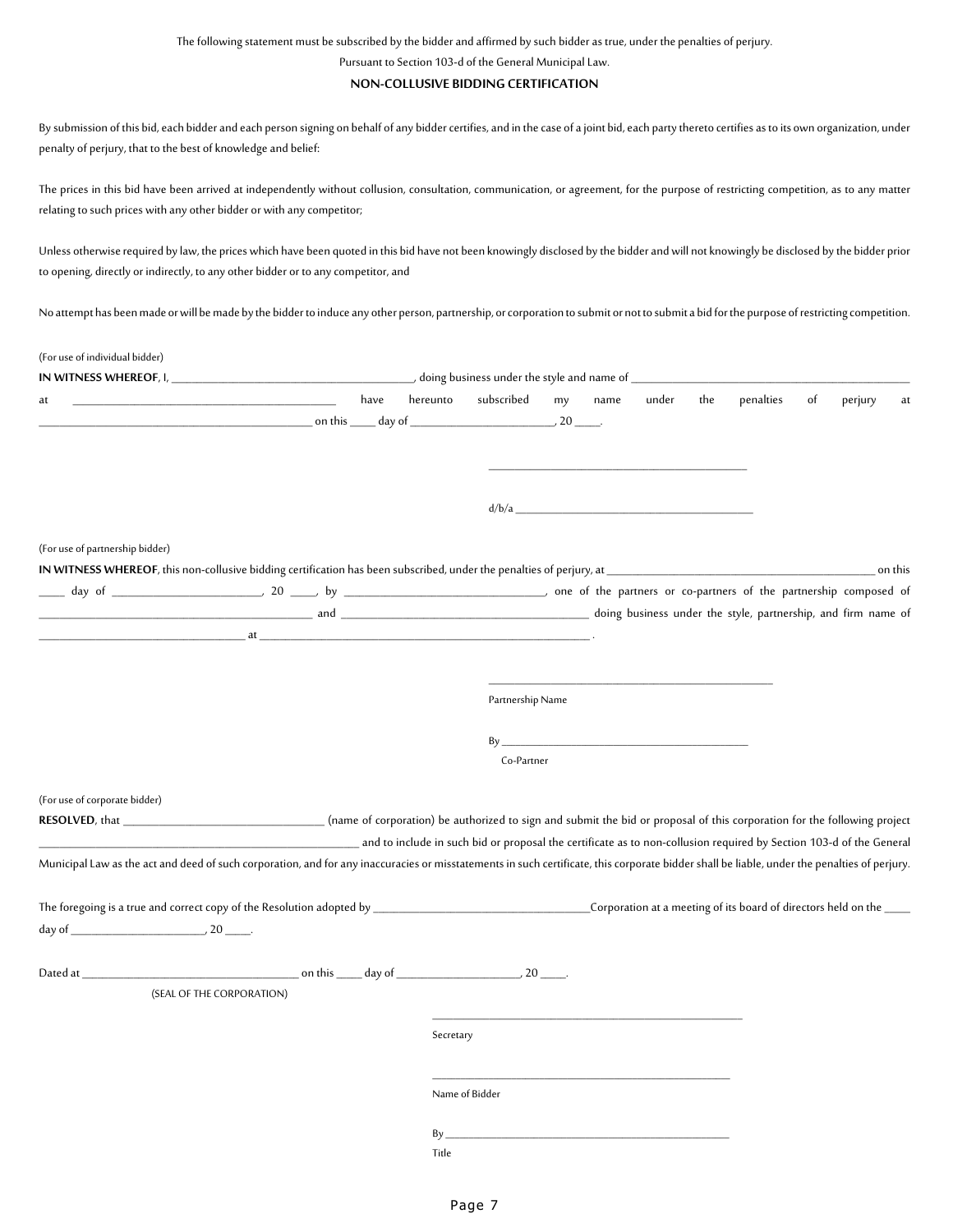# **LEGAL STATUS INFORMATION**

To facilitate correct drawing and execution of contract, bidder shall supply full information concerning legal status:

|                                         |                          | FIRM NAME:                                                                                                                                                                                                                                                                                                                                                          |  |
|-----------------------------------------|--------------------------|---------------------------------------------------------------------------------------------------------------------------------------------------------------------------------------------------------------------------------------------------------------------------------------------------------------------------------------------------------------------|--|
|                                         |                          |                                                                                                                                                                                                                                                                                                                                                                     |  |
| PRINCIPAL OFFICE:                       |                          |                                                                                                                                                                                                                                                                                                                                                                     |  |
|                                         |                          |                                                                                                                                                                                                                                                                                                                                                                     |  |
|                                         |                          | City, State, Zip                                                                                                                                                                                                                                                                                                                                                    |  |
| <b>LOCAL OFFICE:</b>                    |                          | $\text{Telephone}$ $\qquad \qquad$ $\qquad \qquad$ $\qquad$ $\qquad \qquad$ $\qquad$ $\qquad$ $\qquad$ $\qquad$ $\qquad$ $\qquad$ $\qquad$ $\qquad$ $\qquad$ $\qquad$ $\qquad$ $\qquad$ $\qquad$ $\qquad$ $\qquad$ $\qquad$ $\qquad$ $\qquad$ $\qquad$ $\qquad$ $\qquad$ $\qquad$ $\qquad$ $\qquad$ $\qquad$ $\qquad$ $\qquad$ $\qquad$ $\qquad$ $\qquad$           |  |
|                                         |                          |                                                                                                                                                                                                                                                                                                                                                                     |  |
|                                         |                          | City, State, Zip                                                                                                                                                                                                                                                                                                                                                    |  |
|                                         |                          | $\text{Telephone}$ $\qquad \qquad$ $\qquad \qquad$ $\qquad \qquad$ $\qquad \qquad$ $\qquad \qquad$ $\qquad \qquad$ $\qquad$ $\qquad \qquad$ $\qquad$ $\qquad$ $\qquad$ $\qquad$ $\qquad$ $\qquad$ $\qquad$ $\qquad$ $\qquad$ $\qquad$ $\qquad$ $\qquad$ $\qquad$ $\qquad$ $\qquad$ $\qquad$ $\qquad$ $\qquad$ $\qquad$ $\qquad$ $\qquad$ $\qquad$ $\qquad$ $\qquad$ |  |
|                                         |                          |                                                                                                                                                                                                                                                                                                                                                                     |  |
| <b>CHECK ONE:</b>                       |                          | Corporation Partnership Individual                                                                                                                                                                                                                                                                                                                                  |  |
|                                         |                          |                                                                                                                                                                                                                                                                                                                                                                     |  |
|                                         |                          |                                                                                                                                                                                                                                                                                                                                                                     |  |
|                                         | Yes No No Not Applicable | (If foreign corporation, state if authorized to do business in the State of New York:                                                                                                                                                                                                                                                                               |  |
| <b>TRADE NAMES:</b>                     |                          |                                                                                                                                                                                                                                                                                                                                                                     |  |
| <b>NAMES AND ADDRESSES OF PARTNERS:</b> |                          |                                                                                                                                                                                                                                                                                                                                                                     |  |
|                                         |                          |                                                                                                                                                                                                                                                                                                                                                                     |  |
|                                         |                          |                                                                                                                                                                                                                                                                                                                                                                     |  |
|                                         |                          |                                                                                                                                                                                                                                                                                                                                                                     |  |
|                                         |                          |                                                                                                                                                                                                                                                                                                                                                                     |  |
| <b>BIDDER:</b>                          |                          | NAME, TITLE, AND ADDRESS OF PERSON AUTHORIZED TO SIGN CONTRACT ON BEHALF OF                                                                                                                                                                                                                                                                                         |  |
|                                         | Name:                    |                                                                                                                                                                                                                                                                                                                                                                     |  |
| Title:                                  |                          |                                                                                                                                                                                                                                                                                                                                                                     |  |
|                                         |                          |                                                                                                                                                                                                                                                                                                                                                                     |  |
|                                         | PLEASE TYPE OR PRINT     |                                                                                                                                                                                                                                                                                                                                                                     |  |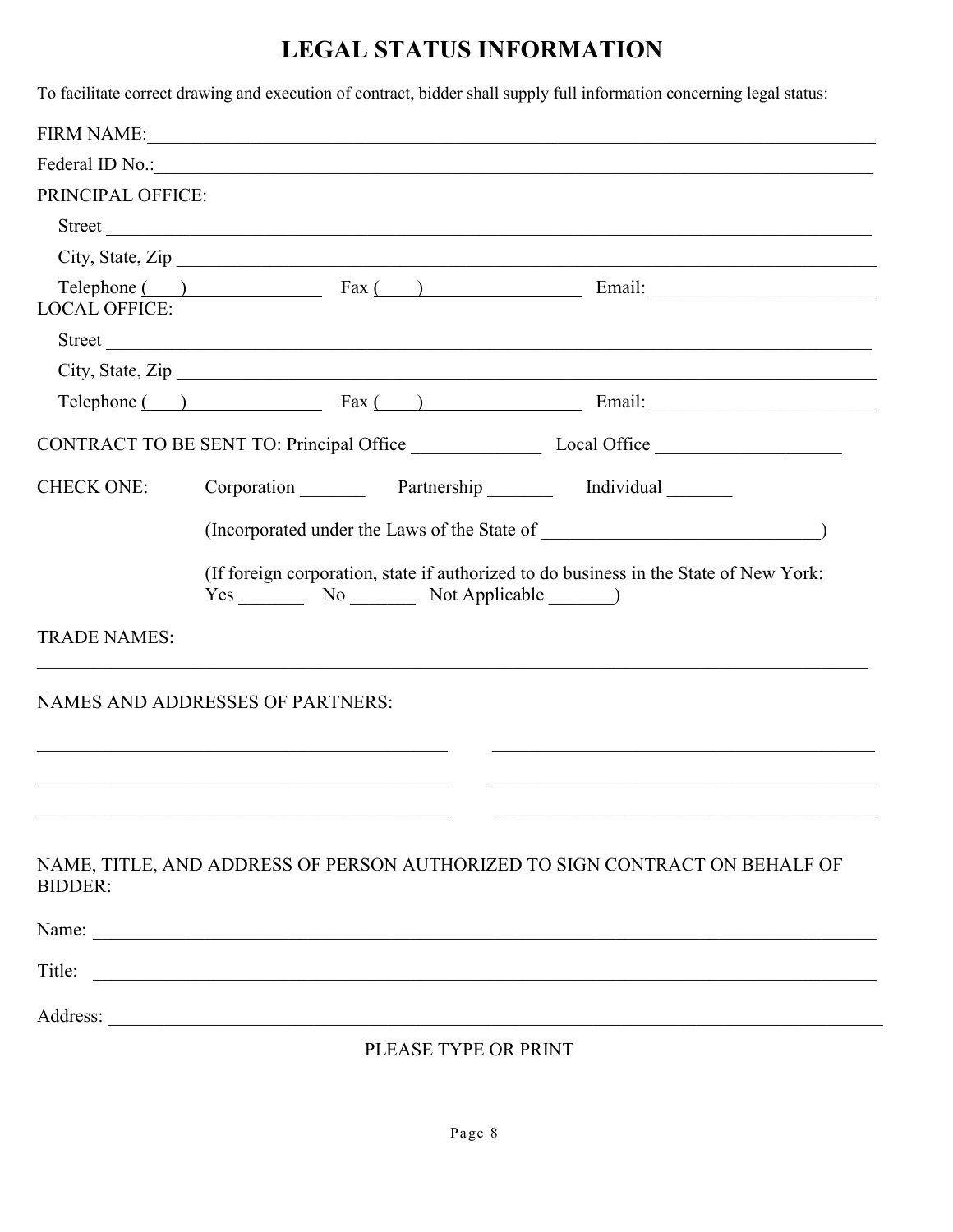#### BID FOR PERFORMANCE OF CONTRACT WITH CATTARAUGUS COUNTY LEGISLATURE LITTLE VALLEY, NEW YORK

#### TO: Cattaraugus County Legislature, Little Valley, New York, herein after called the County.

The undersigned, desiring to interpose a bid to provide services for **UNLEADED GASOLINE FOR ONOVILLE MARINA,** for Cattaraugus County Department of Public Works, does hereby accept all terms, conditions, and agreements contained and set forth in the, Minimum Specifications, Non-Collusive Bidding Certification, Legal Status Information and Bid for Performance of Contract with Cattaraugus County Legislature and does hereby certify, agree and propose as follows:

The undersigned declares that he/she has examined all of the attached documents, and hereby proposes and agrees that, if this bid is accepted, he/she will contract with the County, such contract incorporating the provisions of the documents attached hereto, to furnish all the materials and services and do all the work specified in the attached documents in the manner and time herein specified and according to the requirements as herein set forth, and to take in full payment therefore the bid prices set forth on the preceding specification sheets.

If this proposal is accepted by the County and the undersigned fails to contract as aforesaid, within ten days (not including Sunday) from the date of notice from the County to him/her, then the County may at its option, determine that the bidder has abandoned his/her right to enter into the contract and thereupon the bid and acceptance shall be null and void.

The full name and residences of all persons and parties interested in the foregoing bid as principals are as follows: (Individuals or partnership bids only)

### INDIVIDUAL, PARTNERSHIP OR CORPORATE USE

The undersigned certifies, under penalty of perjury, that he is fully authorized to sign this bid.

Name and Address of Bidder: Authorized Signature and Title:

Signature

Title

Date